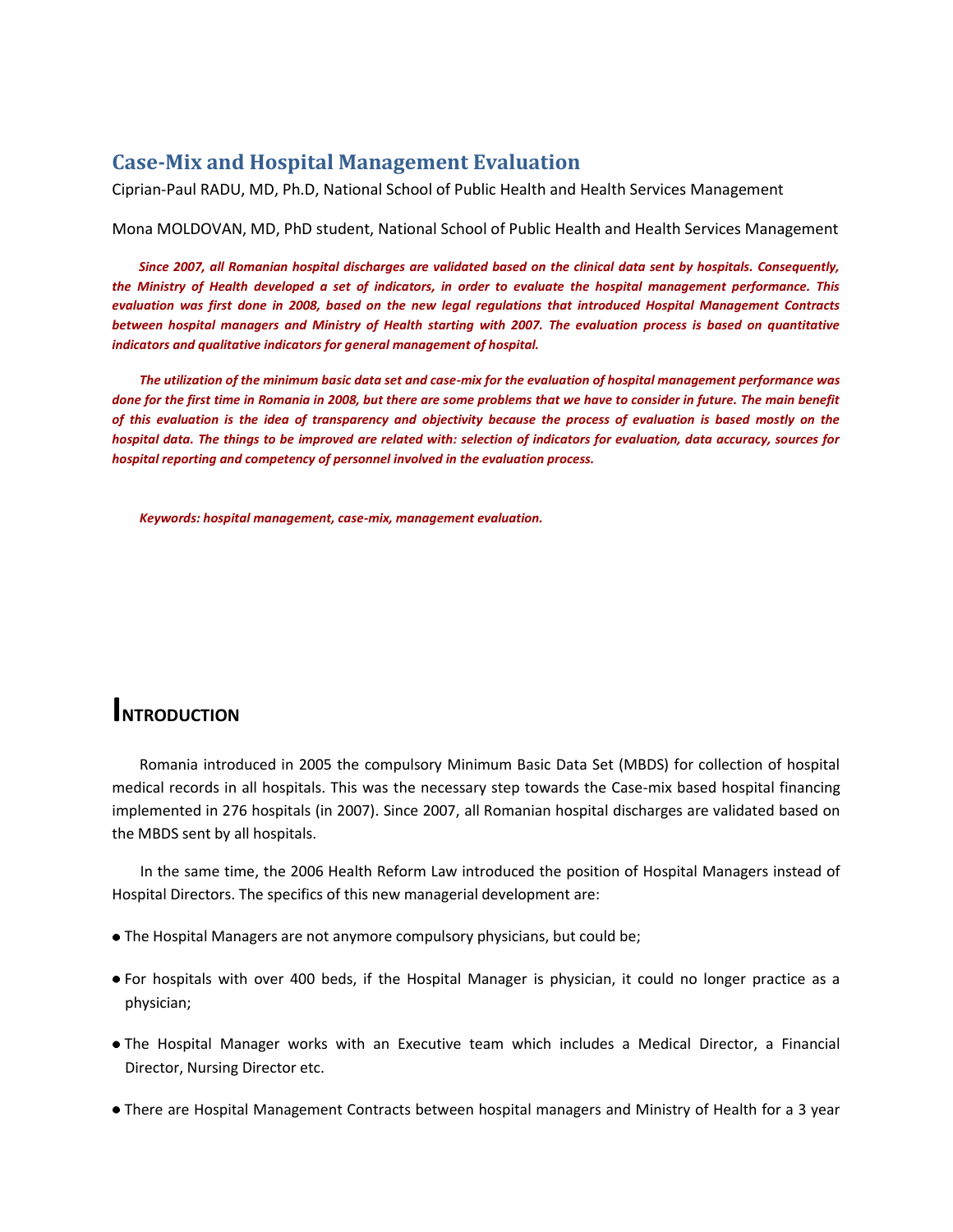period with an annual revalidation of the contract, based on the hospital management performances.

Starting with year 2007, the Ministry of Public Health developed a set of indicators, in order to evaluate the hospital management performance. Most of these indicators are based on the MBDS collected for casemix financing. This evaluation was first done at the beginning of 2008, for the activity performed by the hospital manager during 2007.

## **METHODS**

The methods used were the review of the literature, description of experiences of various local experts involved in the evaluation and the critical analysis of legislation.

 In spring 2008 the Ministry of Public Health was obliged to start the hospital management evaluation in order to maintain or suspend the contracts done with the hospital managers. Every manager with more than 6 months in this position in 2007 was qualified for the evaluation. The Performance Criterions were established at the level of Ministry of Public Health and a special set of regulation was promulgated in order to be used during the evaluation process.

The data used for hospital management evaluation comes from two main sources:

- The MBDS for the patient clinical data,
- The financial hospital reports for the hospital financial data.

The evaluation process of hospital managers is based on two types of indicators: quantitative and qualitative indicators. Each indicator represents a criterion for hospital management performance and for each of the indicators it has been done a comparison between the level of the indicator assumed within the Contract and the actual one obtained from the 2007 data. Depending of the type of indicator, the over passing of the assumed level was considered a success or not from the managerial perspective (e.g. an increased % of revenues out of public funds meant a successful indicator, but an increased level of nosocomial infections meant a failure).

*The quantitative indicators* consist in a group of 19 indicators, grouped on 4 main areas:

1. *For human resources management.* 

There are 4 indicators as follows:

- % Physicians in total staff;
- % Medical staff in total staff;
- % Medical staff with university degree in total staff;
- Average no. of visits per ambulatory physician.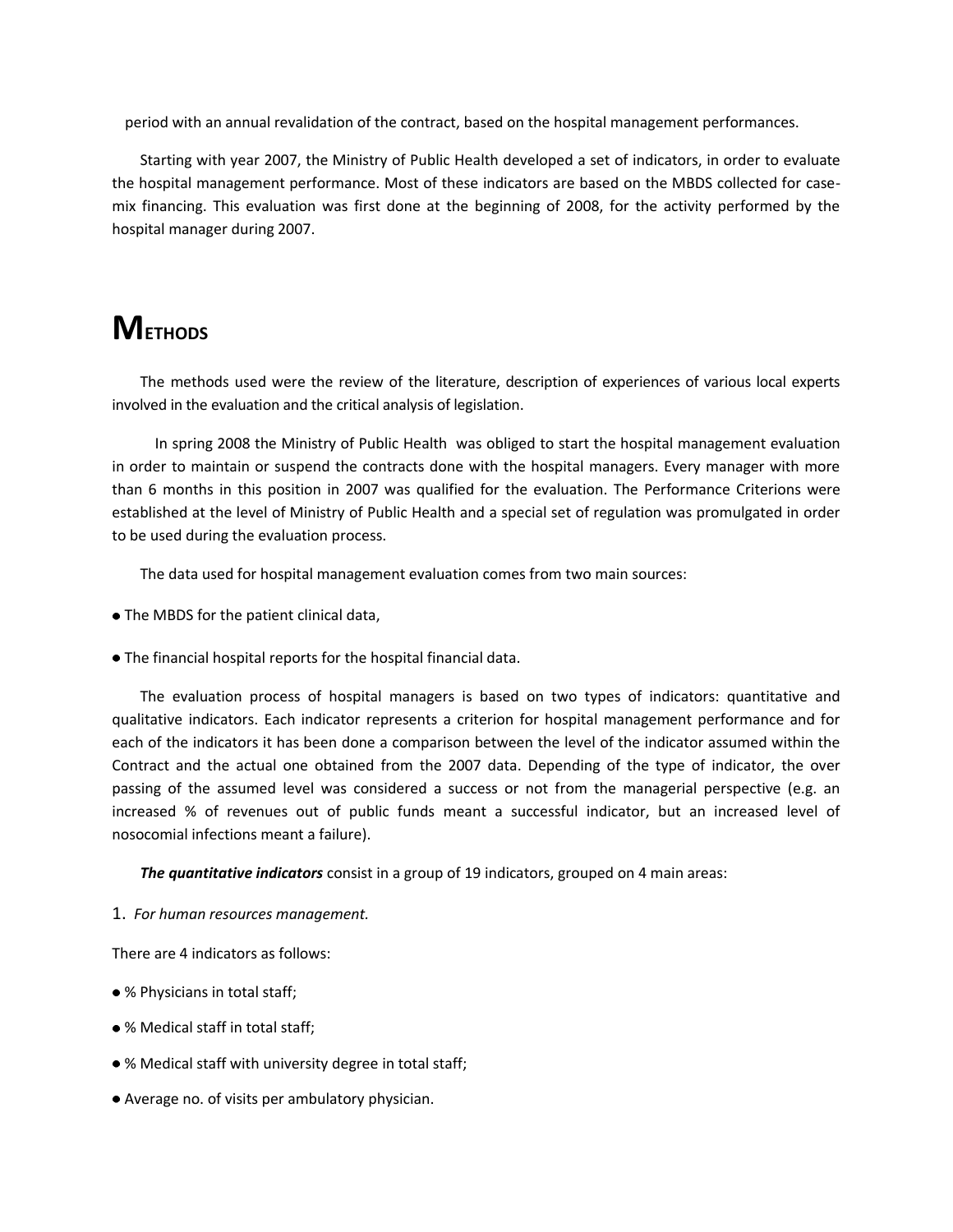The data for these indicators is provided by hospitals Human Resources department and has no implication on case-mix activities.

2. *For services utilization.* 

There are 4 indicators as follows:

- ALOS for each department and for the hospital;
- Beds utilization for each department and for the hospital;
- CMI (Case Mix Index) for each department and for the hospital;
- % of cases with operating room (OR) procedure in total cases for surgical departments.

#### 3. *For financial performance (*7 indicators*).*

- Total expenditures compared with approved budget;
- Expenditures structure based on type of revenues;
- % of private revenues in total revenues
- % of personnel expenditures in total expenditures;
- % of drugs expenditures in total expenditures;
- % of capital expenditures in total expenditures;
- Average cost per day for each department.
- 3. *4. For quality of care (*4 indicators*).*
- Rate or hospital deaths for each department and for the hospital;
- Rate of nosocomial infections;
- Concordance between the diagnosis at presentation an the diagnosis at discharge;
- Level of solved patient complaints.

*The qualitative indicators* are developed in order to reflect the general management of hospital (planning, organization, coordination and control). For each of these functions of hospital management there are specific dimensions which are taken in consideration by the evaluators. For each indicator the marks were between 0 and 5 with 0 representing a failure and 5 representing the good performance. The process of hospital management evaluation was done directly by the Ministry of Public Health for the hospitals under its direct subordination and by the Local Public Health Authorities for the rest of the hospitals.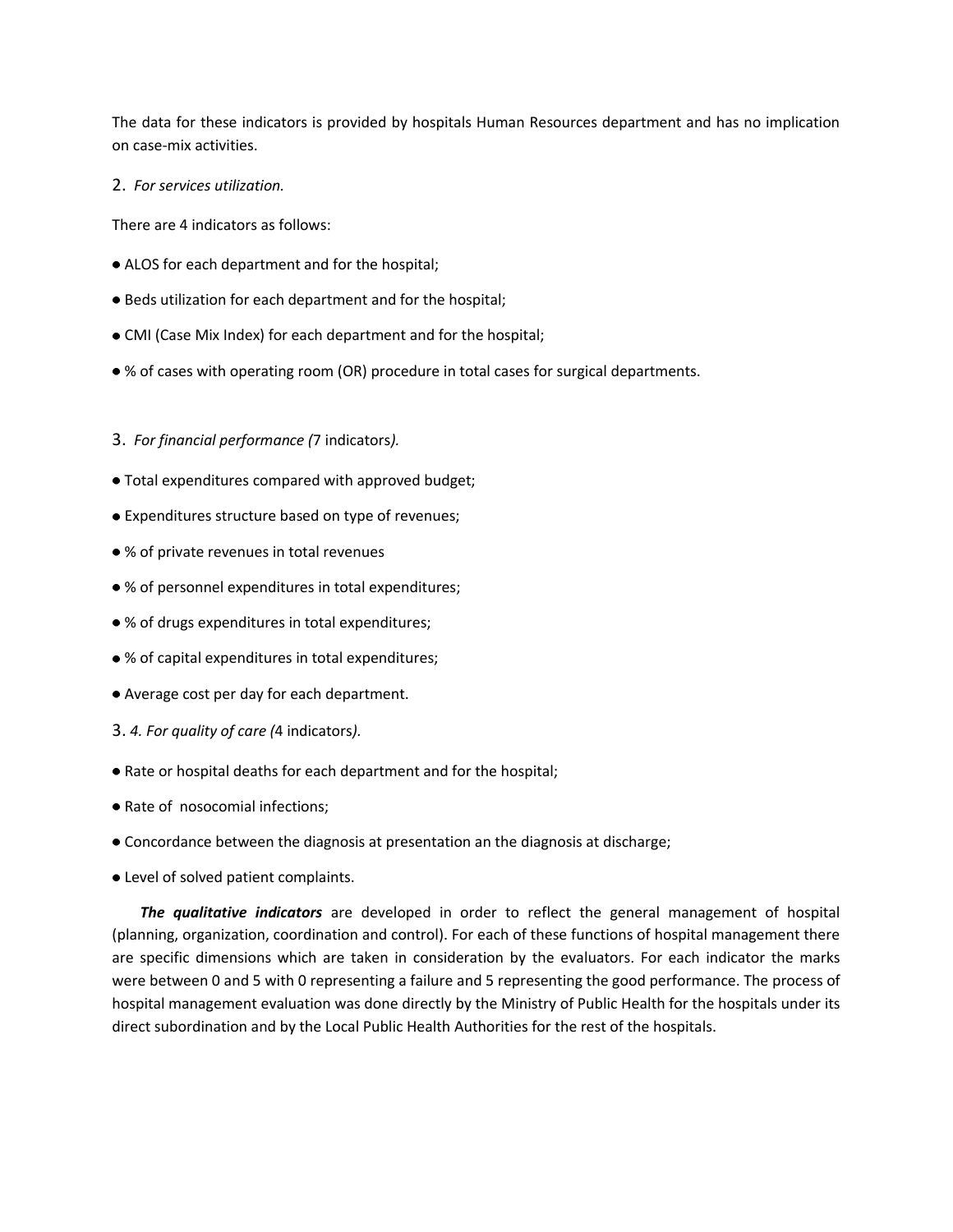# **RESULTS**

From the 23 quantitative and qualitative indicators, 6 are developed based on the data collected from the Romanian Case-Mix system:

- ALOS for each department and for the hospital;
- ♦ Beds utilization for each department and for the hospital;
- CMI (Case Mix Index) for each department and for the hospital
- % of cases with operating room (OR) procedure in total cases for surgical departments;
- ◆ Rate or hospital deaths for each department and for the hospital;
- $\triangle$  Concordance between the diagnosis at presentation an the diagnosis at discharge.

The evaluation of hospital managers based on MBDS indicators (including case mix) was finalized and the final results shows that 33 managers were suspended, 167 managers will be reevaluated in 6 months and the remaining managers will be evaluated in one year.

The use of indicators for evaluation of hospital managers indicated also some problems regarding this process:

 The evaluation was done by comparison of the indicators with the assumed level for each one within the contract of management. Consequently the hospital managers that have made a good prognosis of the indicators (having no relevance of these indicators) had benefits from the methodology. On the other hand, the managers that assumed good level of indicators, but didn't realize them were penalized by the methodology. The conclusion is that it's necessary to introduce also in methodology a national or local target for the indicators in order to make comparison with the assumed and realized level of the indicators.

• The CMI was used during the evaluation process in the following way: in order to get maximal marks from the evaluation it was necessary to have a CMI greater with at least 10% than the assumed level. This methodology induced a tendency to increase the CMI through better coding, but also through over-coding (DRG creep). Consequently some of the hospitals hired different firms in order to optimize their CMI and most of the clinicians understood that CMI exists in order to be increased.

 Some definitions of the indicators were not appropriate and this created confusion at the level of hospital managers and staff.

The financial data used during the evaluation was different from the data usually reported by hospitals.

• Some indicators were developed based on data reported by the hospitals towards several institutions. Some of the data were reported in the MBDS and case-mix system, but also in the national statistics. Because the definitions were different (e.g. the ALOS calculated on every discharged patient or aggregated at department level), the results were different and the complaints of hospitals managers were justified.